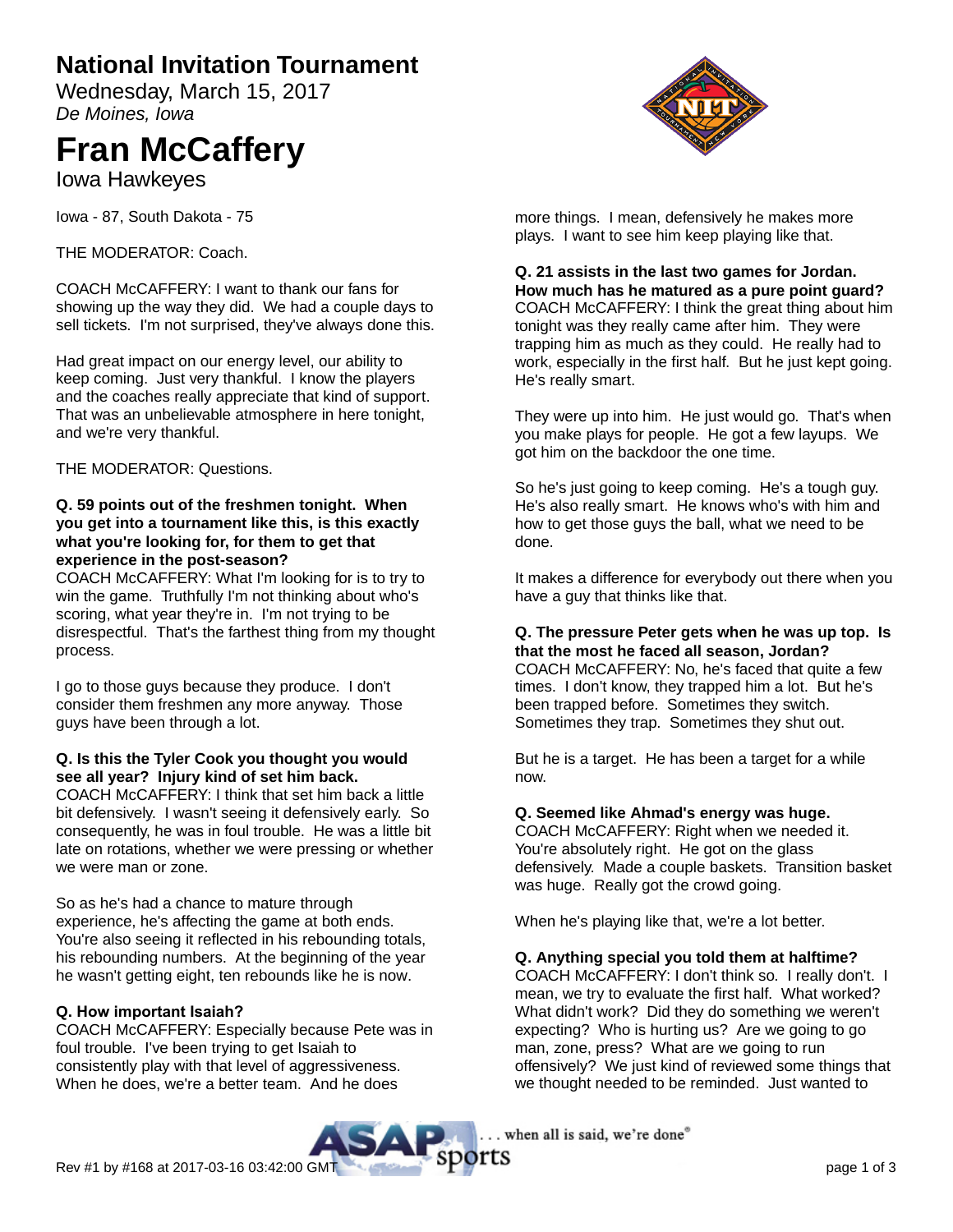compete.

#### **Q. The hustle plays that Ahmad made, one point he had two, going out of bounds, he saved one, scored off of it. You've talked a little bit about him, but...**

COACH McCAFFERY: That's kind of what you expect from him. That's what his game is. He's smart. He's athletic. He can guard smaller guys, bigger guys.

You expect him to make that kind of impact. Especially if we're struggling offensively at any point in time, you want him to make those plays defensively and get us some second shots back.

There's nothing worse than having to play two or three possessions.

# **Q. How about the turnovers?**

COACH McCAFFERY: I was more upset about the 10 turnovers in the first half than I was six in the second half. That's a reasonable number. Maybe one too many.

When a team is pressing, a team is doubling, you're going to turn it over a few times.

We had some chances in the first half, I thought, in transition. We jammed it in a few times, came up with nothing.

#### **Q. Looked like you really controlled the boards in the second half.**

COACH McCAFFERY: I think the first half was pretty even, if I'm not mistaken. The second half was a lot better.

#### **Q. Is that one of the biggest keys for your success?**

COACH McCAFFERY: Well, it has to be because, you know, that's going to trigger our break. We played a lot of zone in the second half. You got to rebound out of the zone, especially with this kind of team because they have slashing rebounders. Mooney is going to shoot, Burch-Manning, Flack, those guys are going to go, Hurst.

They're going to knife in from various parts in the floor. I thought we did a much better job. Then we got out and ran.

# **Q. After Indiana, did you challenge them specifically on the glass?**

COACH McCAFFERY: I would say it was a lot more than that. I thought defensively we weren't where we needed to be against Indiana. We weren't connected at all. Obviously rebounding is a part of that.

So I just felt like we needed to be a little bit better in that area. We let Indiana do some things that they like to do. You've got to try to take that stuff away. We didn't do that. That's disappointing.

Again, it's another part of the journey where you learn, grow. Sometimes you have to fail to come back and get it right.

#### **Q. TCU coming in Sunday. A little more time between games than in a normal tournament setting.**

COACH McCAFFERY: I haven't seen anything. I'll watch them tonight. We'll get it figured out. I know this, they're very good. I know Coach Dixon. I know Jamie. I've coached against him in the past when he was at Pitt.

Really good team there, really good guards. Just beat Kansas in the Big 12 tournament, I know that. We got our hands full.

# **Q. Turnovers in the first half, were the guys pressing a little bit too much?**

COACH McCAFFERY: I don't think they were pressing. I think you have to give credit to our opponent there. We talk all the time about what we don't do, what we should have done. But sometimes your opponent takes you out of some things. They knew some of our sets. They were trying to go after certain guys, make it hard for them.

So, yeah, I just respect them.

#### **Q. You talk about the journey. If you can get a 20th win on Sunday, does that mean anything, or is that just a number?**

COACH McCAFFERY: I think it's just a number. I mean, I just want our guys to keep winning. I want them to experience winning and success.

They really work hard. They're a terrific group of young men that have tremendous character. They bring it for me every day. There's no issues with this team. No selfishness at all. Those are the kind of teams you want to keep winning.

We're going to try to do everything we can as coaches to prepare them to play a really good team. In conjunction with our fans, hopefully get it done.

# **Q. Bubble teams have a history of coming out flat in the NIT. How proud are you of your guys playing hungry, hustling?**

COACH McCAFFERY: I am very proud. I quite frankly would have been very shocked if they didn't do that. I

. when all is said, we're done"